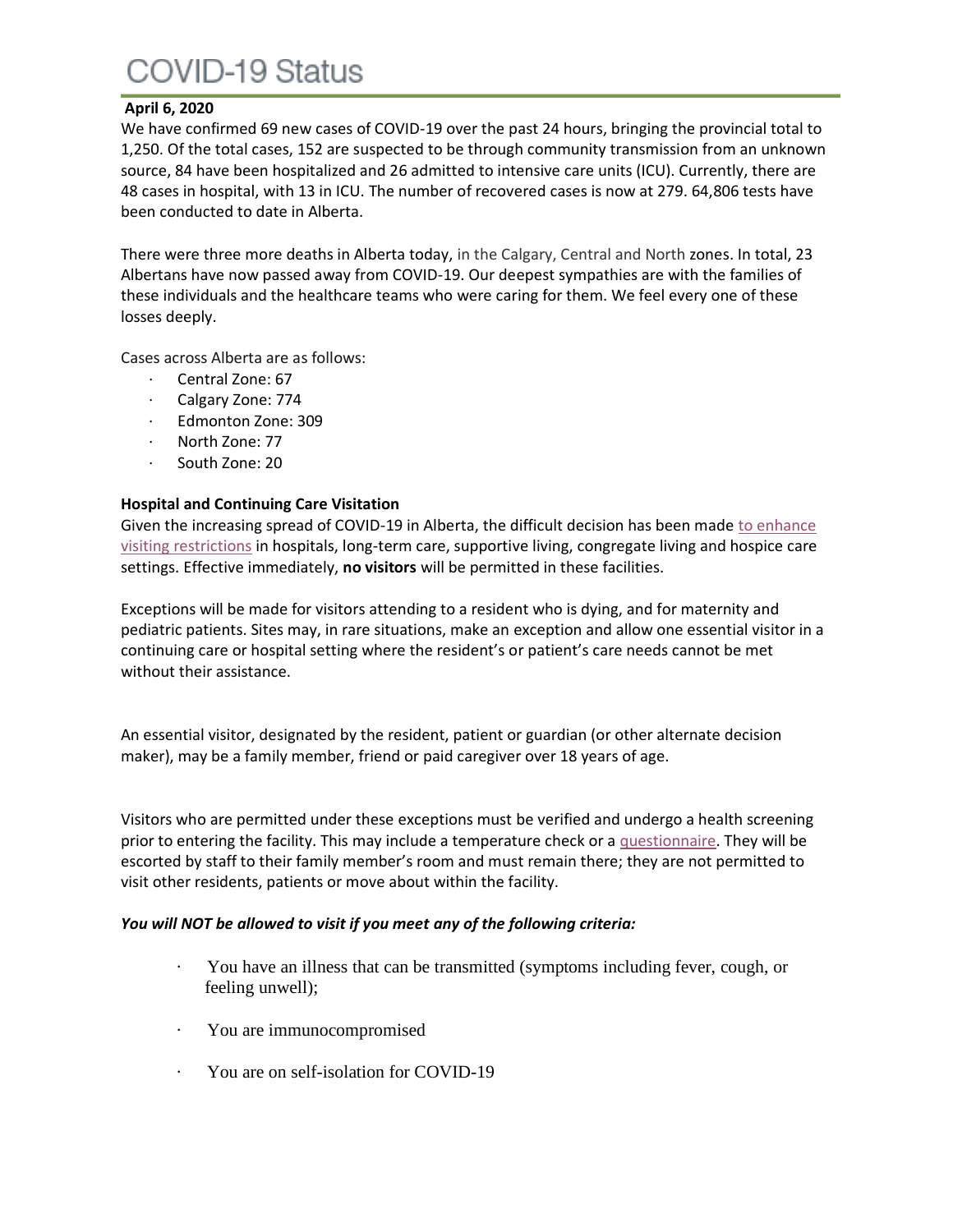- You are being tested for COVID-19;
- · You have tested positive for COVID-19. You will not be allowed to visit until you have recovered and receive clearance from medical officials.

In end of life situations when there may be a critical need to visit a loved one, visitors with/or without symptoms may be provided with Personal Protective Equipment (PPE) and escorted to and from the room. Staff are advised to contact their local Infection Prevention and Control office for guidance in these situations.

We know this will be difficult and disappointing news to some Albertans. Together, we continue to make these difficult decisions in order to keep our most vulnerable citizens safe from illness. We encourage Albertans to look for other ways to reach out to their loved ones. Even spending just a few minutes on the phone can go a long way toward reducing feelings of loneliness and isolation.

# Things You Need to Know

#### **Modelling in Alberta**

AHS has been working with experts within our province, across the country and internationally to predict how COVID-19 will affect Albertans and the healthcare system. We are taking into account the experiences of other countries and provinces as we create models to inform our planning at AHS.

We have already taken extreme measures in our capacity planning, based on what we know to date, to prepare our facilities for the anticipated surge in patients with COVID-19. For example, we are making 2,250 beds available in Alberta's facilities through capacity planning measures. We've been able to do this by:

- Postponing all elective surgeries and procedures
- · Transforming some operating rooms and surgical recovery rooms into intensive care areas
- · Identifying other possible patient care areas, including alcoves, hallways and other spaces
- · Discharging patients as soon as they are well enough to go home, and moving seniors out of hospitals and into more appropriate care in the community.

We've also initiated planning to redeploy physicians, staff and equipment, including PPE, to areas of greatest need. And, we've reduced non-essential lab and diagnostic imaging procedures to focus our resources where they are most required.

We have undertaken extensive modelling for Personal Protective Equipment (PPE). We are focused on ensuring we have sufficient PPE for all who need it and are closely monitoring our supplies. We have made strides in procuring additional PPE through suppliers in Alberta, North America and abroad.

Later this week, the Province of Alberta will release our modelling predictions and share additional information on the capacity work and preparation plans underway across the province. At that time, we will share the best information we have regarding how we anticipate COVID-19 will impact Alberta. As we have these details, we will share them across AHS, to keep you up-to-date on this work.

#### **Change in Requirements for Tests of Clearance**

As noted yesterday, Alberta Health has [removed the requirement for laboratory tests to confirm that](http://www.ahs.ca/results)  [someone has cleared a COVID-19 infection.](http://www.ahs.ca/results) Anyone with COVID-19 symptoms is legally required to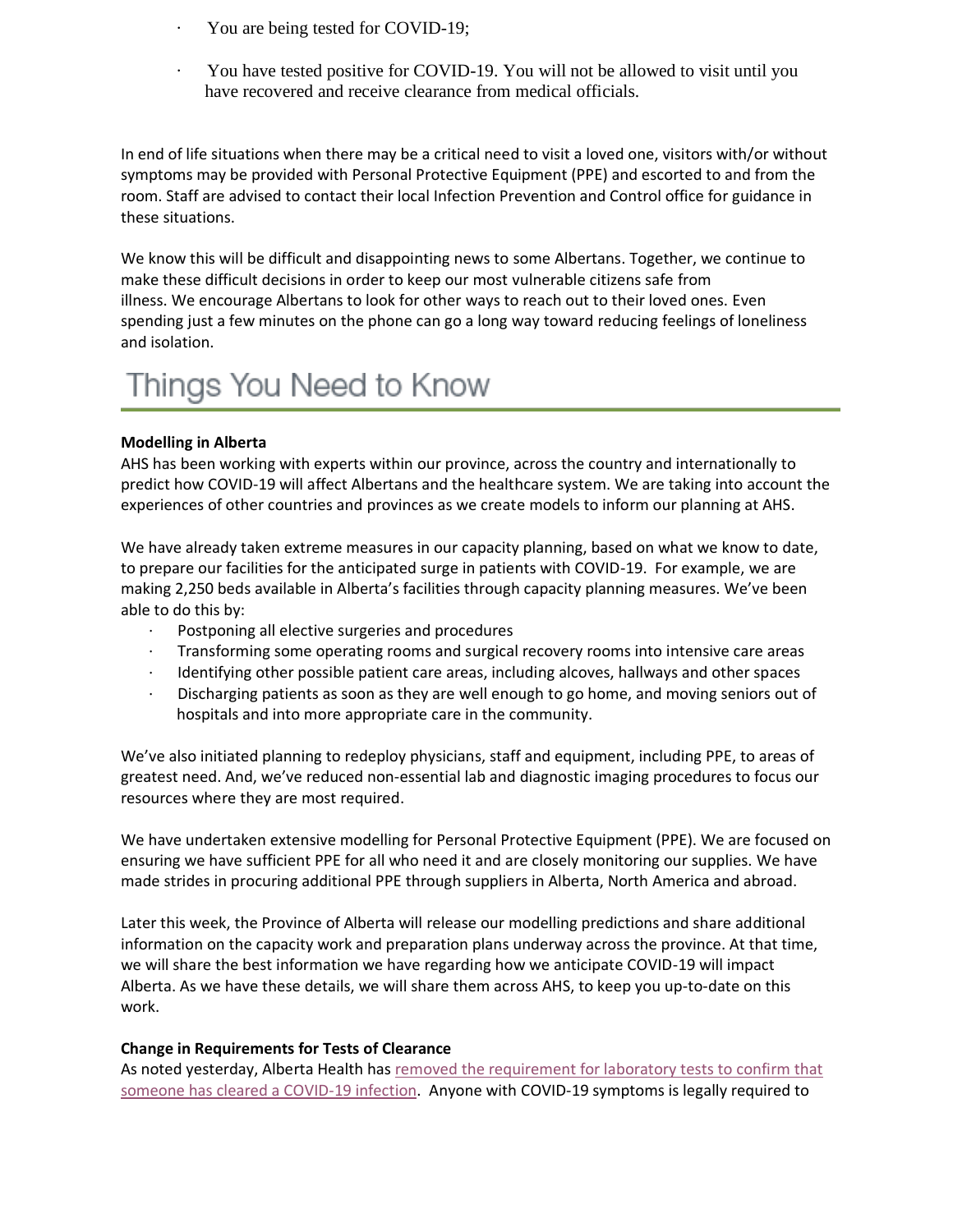isolate themselves for 10 days from the onset of symptoms, until their symptoms have resolved. If a healthcare worker has been confirmed to be infected with COVID-19, in addition to these requirements, they must also not attend work in any setting for an additional four days, as outlined in the [Return to Work Guide.](https://www.albertahealthservices.ca/assets/info/ppih/if-ppih-covid-19-return-to-work-guide-ahs-healthcare-worker.pdf)

# **Expanded COVID-19 Testing**

Yesterday, testing for COVID-19 was expanded to include any members of the following groups, if experiencing symptoms consistent with COVID-19:

- Group home workers and shelter workers
- First responders, including firefighters
- Those involved in COVID-19 enforcement, including police, peace officers, bylaw officers, environmental health officers, and fish and wildlife officers
- Correctional facility staff, working in provincial or federal facilities

Anyone among these groups is urged to use AHS' online assessment tool for[Healthcare and Shelter](https://myhealth.alberta.ca/Journey/COVID-19/Pages/HWAssessLanding.aspx)  [Workers / Enforcement Personnel / First Responders.](https://myhealth.alberta.ca/Journey/COVID-19/Pages/HWAssessLanding.aspx)

This is in addition to those **symptomatic individuals** who are already being prioritized for testing, including:

- People who are hospitalized with respiratory illness
- Residents of continuing care and other similar facilities
- · Anyone who works in the following health care settings or provides the following services:
	- AHS or Covenant Facility in which patient care is provided
	- · Home Care
	- · Primary Care
	- · Diagnostic imaging or Laboratory Clinics
	- **Medical Specialty Clinics**
	- Continuing Care and Licensed Supportive Living Sites
	- **EMS and Medical First Responders**
	- · Pharmacists and Pharmacy Technicians

Anyone with symptoms who does not fit any of these categories should stay home and self-isolate for a minimum of 10 days from the start of their symptoms, or until symptoms resolve, whichever is longer. Remember, healthcare workers should not go back to work in a healthcare setting for 14 days from the onset of symptoms, or until symptoms resolve, whichever is longer.

### **Alberta Precision Laboratories COVID-19 Response**

The COVID-19 global pandemic has put additional pressures on all parts of the health system, including laboratory services. Teams at Alberta Precision Laboratories (APL) have been working 20 hours a day, seven days a week, for the past few weeks in order to deal with a surge in demand for COVID-19-related testing, as well as manage ongoing needs for other testing. Dr. Graham Tipples — APL's Medical-Scientific Director at the Provincial Laboratory for Public Health — answers questions [about when APL started to respond to COVID-19](https://www.albertahealthservices.ca/topics/Page17061.aspx), what APL's response looks like now and what it might look like in the weeks ahead.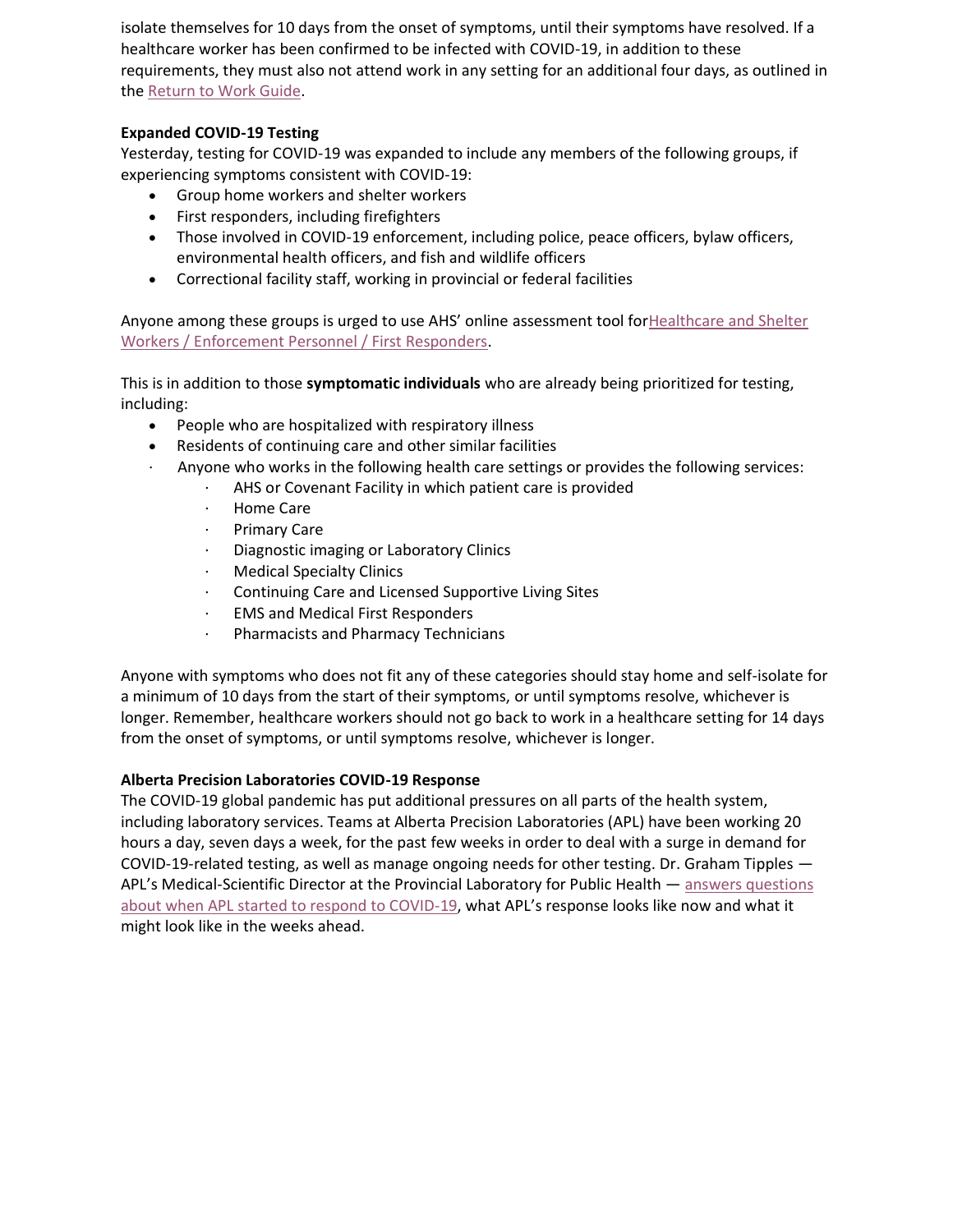

response to COVID-19

#### **Important Medication Management**

The COVID-19 pandemic is placing significant strains on resources worldwide, including medication supplies. AHS Pharmacy Services is working to ensure that we have the necessary medication supplies to care for our patients.

### **Personal Protective Equipment (PPE) Update**

AHS has created a PPE Task Force to consolidate best practice guidelines and information. We will regularly share updates here related to PPE. For example, an updated clinical guidance for continuous use of PPE document available [herep](https://www.albertahealthservices.ca/assets/info/ppih/if-ppih-covid-19-ppe-continuous-use-guidance.pdf)rovides clear direction on PPE use in clinical settings. There is also new information on bringing personal PPE to work available [here.](https://www.albertahealthservices.ca/assets/info/ppih/if-ppih-ppe-bring-my-own-guidance.pdf)

AHS also supplies PPE beyond our organization, to physician offices, continuing care facilities, community groups involved in the pandemic response, and beyond. As such, AHS is working on provincial modelling for supply and demand. We are reassured by the modelling predictions to date, and will continue to be diligent in this work. We are testing some of that modelling now in the clinical settings to ensure that modelling assumptions hold true. We want to reassure, that we are laser focused on ensuring we have sufficient PPE supplies for all who need it. We are preparing for all scenarios and we are closely monitoring our supplies. We have made strides in procuring additional PPE and we continue to connect with suppliers in Alberta, North America and abroad.

In the days and weeks ahead, we need to make sure that we are all mindful of conserving PPE for those interactions where it is advised. For the latest information, please visit PPE task force website at [ahs.ca/covidppe](http://www.ahs.ca/covidppe) which contains all existing PPE guidance and support documents, in addition to a new [Frequently Asked Questionsd](https://www.albertahealthservices.ca/assets/info/ppih/if-ppih-covid-19-ppe-faq.pdf)ocument, and AHS PPE Taskforce Guidance documents.

AHS is investigating recycling or re-using some PPE equipment, after ensuring the equipment is cleaned and sterilized, just as other jurisdictions are doing. There will be more information shared on that as our research is complete and protocols put in place.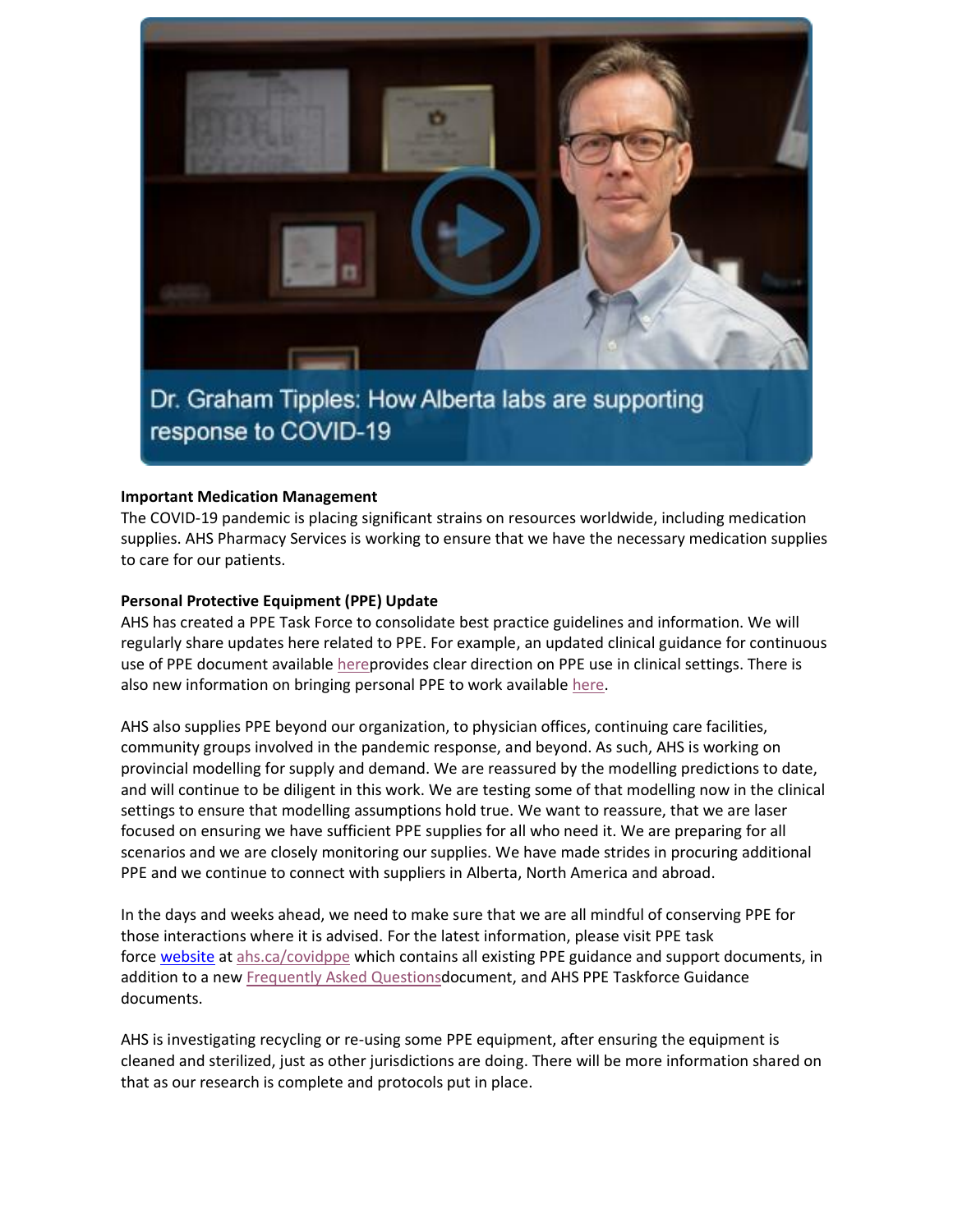Our main PPE message today is that we are confident in our supply of PPE; this is going to be a joint effort between all frontline care providers and our community stakeholders. Global supply chains are in flux, and the impact of this is not known at this time. We all need to conserve PPE, utilize what's recommended by our guidelines, and be aware of the latest information and best practice. We will continue to share information on this critical topic.

## **Protecting our Elders**

Over the past days and weeks, our province has been forced to grieve the loss of too many Albertans to COVID-19, many of whom were elderly. Alberta Health Services Provincial Medical Director for Seniors Health, Dr. James Silvius, shares an important message with Albertans about [protecting our](https://www.albertahealthservices.ca/topics/Page17059.aspx)  [vulnerable seniors' population during the COVID](https://www.albertahealthservices.ca/topics/Page17059.aspx)-19 pandemic.



# **Enhanced environmental cleaning during COVID-19.**

During this pandemic, keeping our facilities clean is critical to patient and staff safety, therefore we are enhancing our approach to cleaning protocols. Cleaning and disinfection is a shared responsibility by both healthcare workers and Environmental Services teams. We ask that routine practices include the cleaning and disinfection of surfaces, especially high-touch surfaces, to reduce the spread of infection.

Managers should consider assigning designated staff to complete enhanced environmental cleaning. Staff performing cleaning duties are to follow all cleaning process and principles:

- · [IPC Best Practice Guidelines | Equipment Cleaning, Disinfection & Storage](https://www.albertahealthservices.ca/info/Page6411.aspx)
- **[Environmental Services Policy and Practice Documents](https://insite.albertahealthservices.ca/nfles/Page18629.aspx)**

More details about enhanced environmental cleaning can be found [here.](https://insite.albertahealthservices.ca/main/assets/tls/ep/tls-ep-ipc-covid-enhanced-cln-env-z0-info-sht.pdf)

# In the Zones

**Zone Emergency Operations Centre (ZEOC) Update – Edmonton**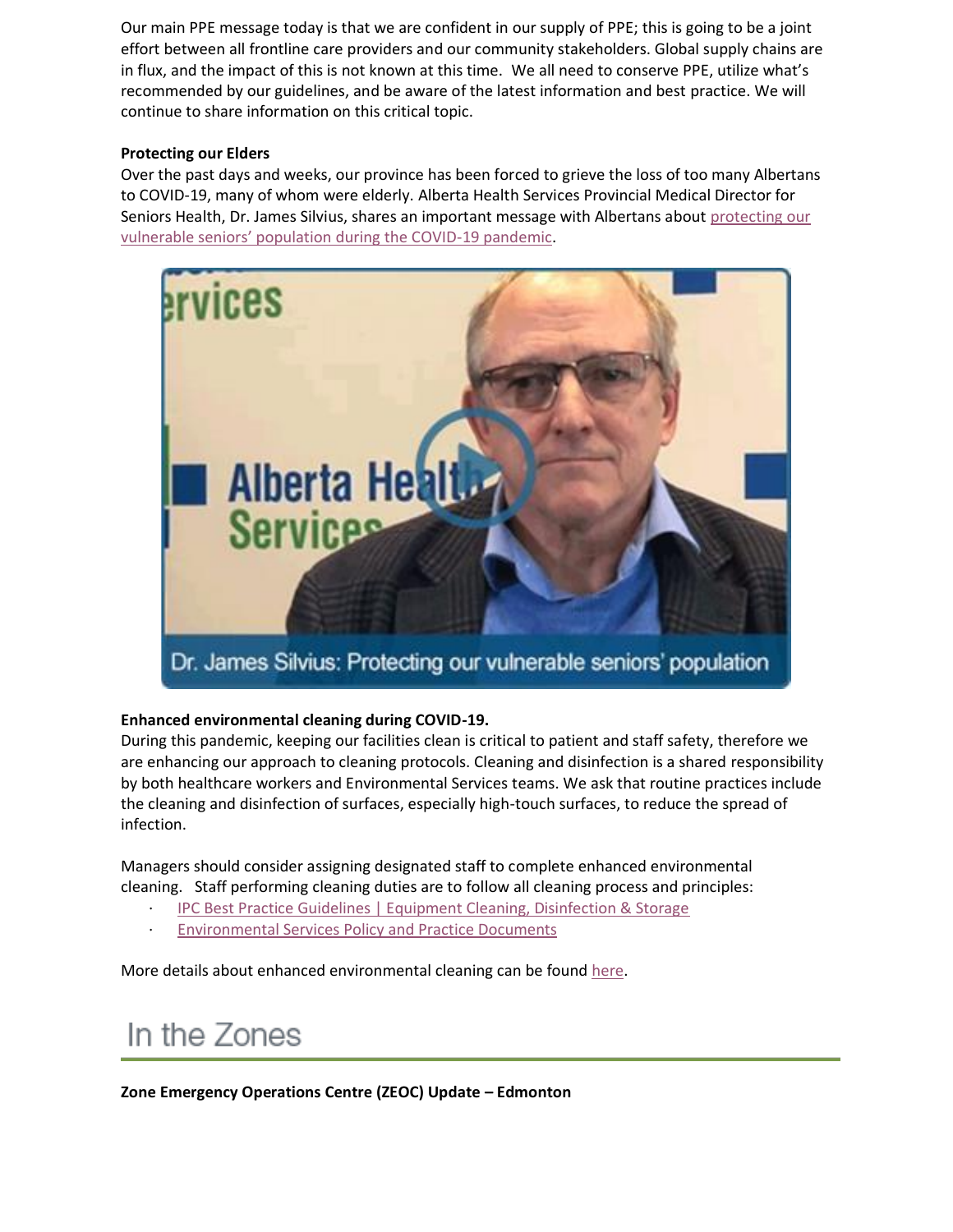The Community Health Services (CHS) Division in the Edmonton Zone has risen to the occasion to provide a variety of COVID-19 services. CHS Leadership and frontline staff have been instrumental in the planning, scheduling, staffing and ongoing operations of the Assessment Centres, the Secondary Assessment sites, and now within group homes. This team has partnered with our community agencies and been integral to the ongoing support of our most vulnerable populations, with direct services being provided at the EXPO Centre.

Since our COVID-19 response began a few short weeks ago, Community Health Services has stood up four Assessment Centres and swabbed approximately 20,000 Albertans. CHS has also worked with our acute care partners to set up the Secondary Assessment Centre at the Butterdome. This has taken place while continuing to support zone-wide immunization programs, Healthy Beginnings program, urgent care, family care and other ambulatory clinics. They also have collaborated with Primary Care Networks to support primary care physicians in the zone.

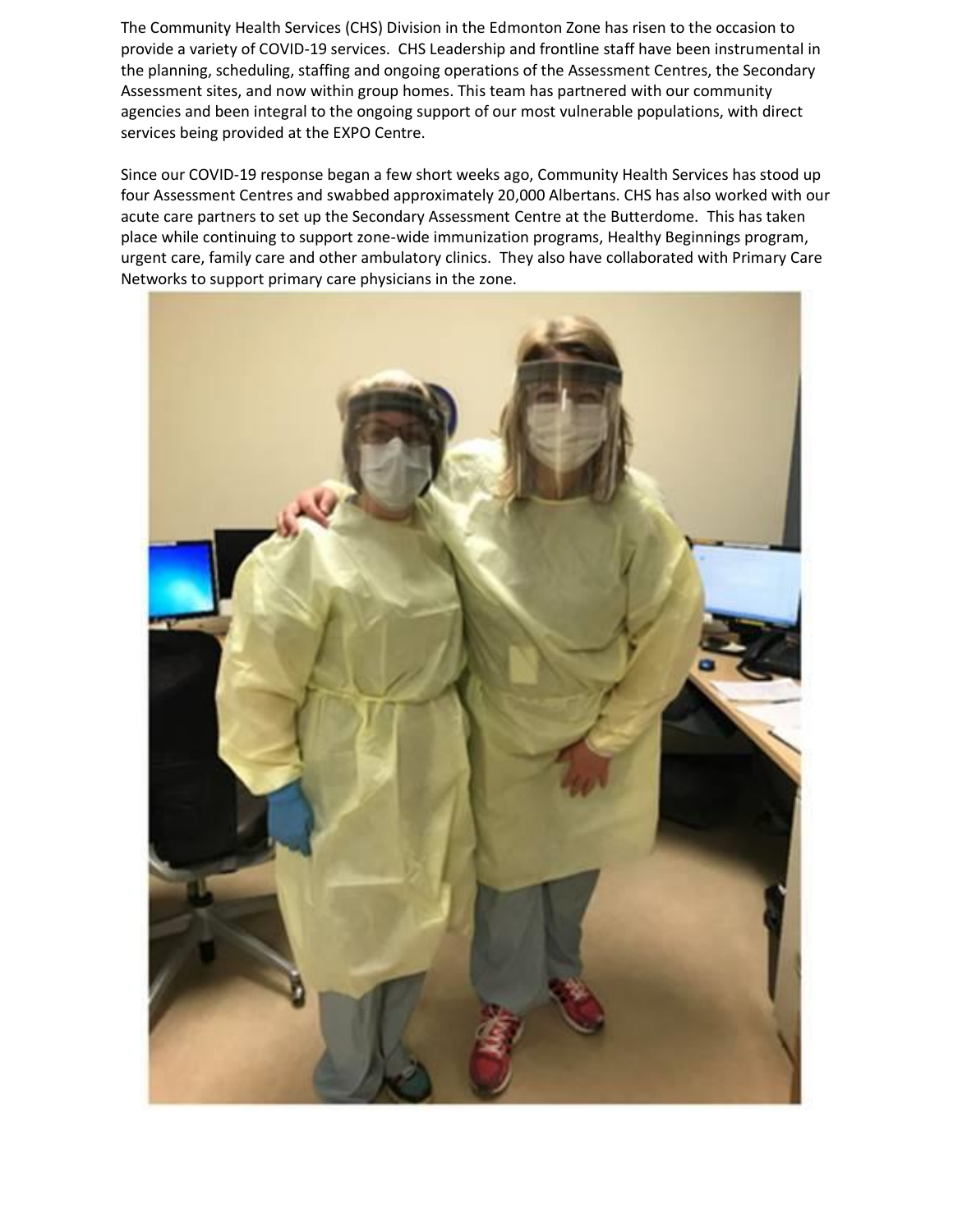Members of our Community Health Services team getting ready for the very first shift on the opening day of Edmonton's first Assessment Centre on March 7. Please note: this photo was taken prior to public health guidance on physical distancing was in place.

#### **Zone Emergency Operations Centre (ZEOC) Update – North**

In response to COVID-19, the North ZEOC Public Health Branch is continuing to ensure North Zone vulnerable populations, specifically the homeless, have the supports they need. This work involves ongoing engagement with municipalities and community service partners to identify challenges, opportunities and supports. The Public Health Branch is also regularly engaging with local Hutterite, Mennonite and Indigenous communities and residents to provide COVID-19 information and resources.

Across the North Zone, teams continue to proactively prepare for a surge in demand for health services related to COVID-19. This work includes finalizing plans to use alternate treatment centres for the two regional hospitals – the QEII in Grande Prairie and Northern Lights Regional Health Centre in Fort McMurray – in the event their emergency departments exceed their respective surge plans.

An alternative treatment centre would provide 12 hours of care, seven days a week, for patients with mild to moderate symptoms of COVID-19 or Influenza-like-Illness. The zone continues to proactively identify and assess other communities which may require alternative treatment centres.

#### **Clarification on Non-Essential Lab Testing**

Patients who require laboratory tests for immediate management of their care will be served and all testing ordered on the requisition will be performed. We want to emphasize that no patients will be denied service and all necessary specimens will be collected.

Pausing or postponing non-essential testing will help alleviate the strain on the laboratory system at a time when so many lab resources are directed towards COVID-19. This measure also aligns with physical distancing recommendations by reducing foot traffic into labs and eliminating close-contact patient interactions unless necessary.

### **Support services for frontline healthcare staff**

The [Psychologists' Association of Alberta](https://psychologistsassociation.ab.ca/about-paa/disaster-response-network/) and [Canadian Psychological Association](https://cpa.ca/corona-virus/psychservices/#Alberta) are now connecting frontline healthcare providers who may be feeling stressed, overwhelmed or distressed as a result of the COVID-19 pandemic, with members who are providing pro bono psychological services. Please visit these organizations' websites to learn more.

#### **Auto-dialer Test Result Delivery Update**

We launched an automated call back system pilot project to contact individuals who tested negative for COVID-19. We are very happy to share with you that as of 10 a.m. today, we were able to process 1,888 calls for negative test results since the launch of this pilot yesterday, with a 95 per cent success rate. This means that 95 per cent of those who were called were successfully reached by the autodialer. All unsuccessful calls are redialled by the auto-dialer later in the day, or followed up with directly by Health Link, ensuring everyone receives their results.

We are working with this new technology to improve our processes of providing test results. In the coming weeks, it is anticipated this pilot will be expanded to provide negative test results this way across the province.

We want to extend our gratitude to all the teams who worked very hard, and very quickly, to get this pilot up and running, and to the Health Link team and clerical staff who continue to ensure Albertans receive their test results in a timely manner.